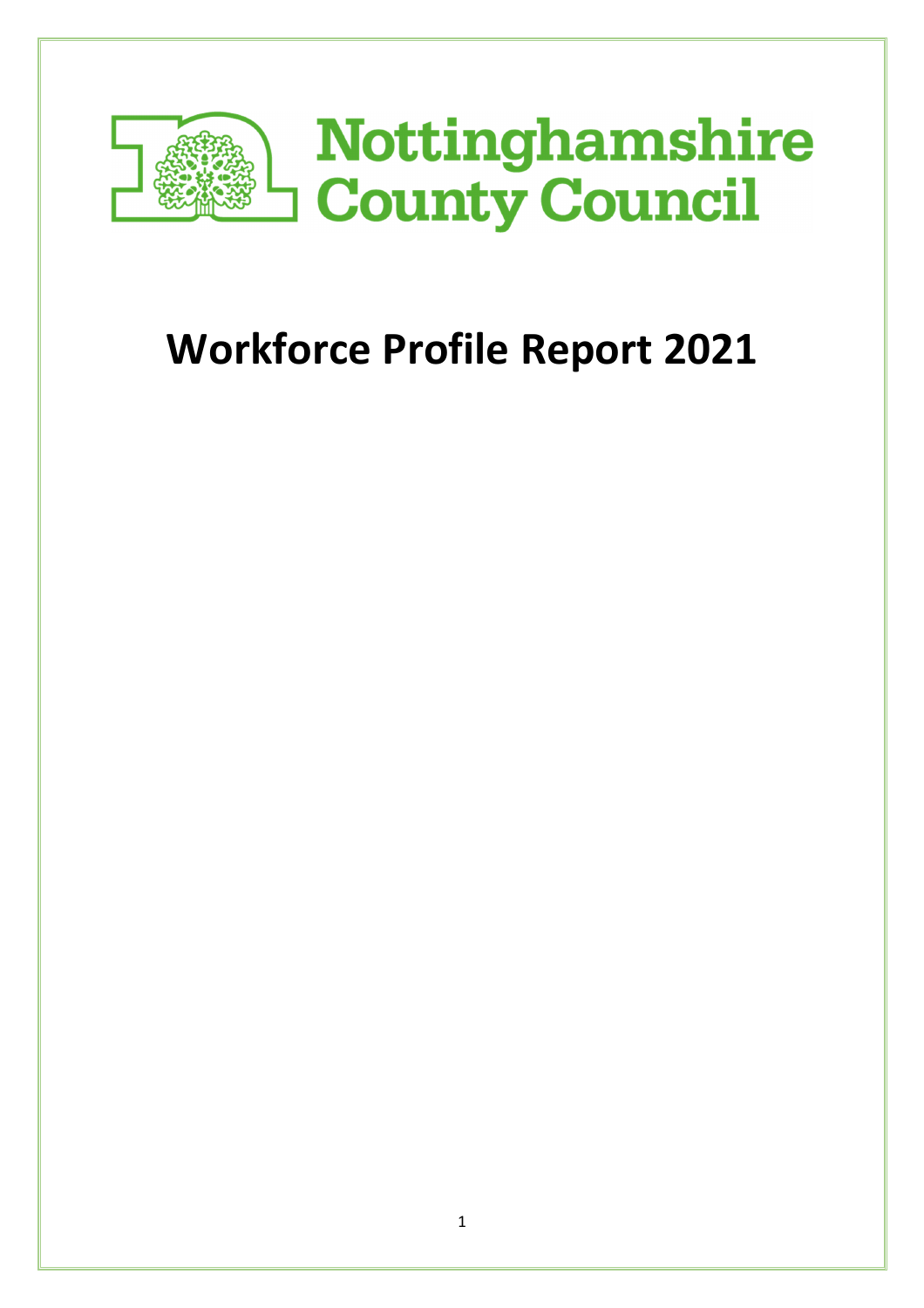### **Contents**

| Introduction                                                           |    |  |  |  |
|------------------------------------------------------------------------|----|--|--|--|
| Data collection and definitions                                        |    |  |  |  |
| Profile of Nottinghamshire County Council by Protected Characteristics | -5 |  |  |  |
| Nottinghamshire County Council Recruitment Data                        | 6  |  |  |  |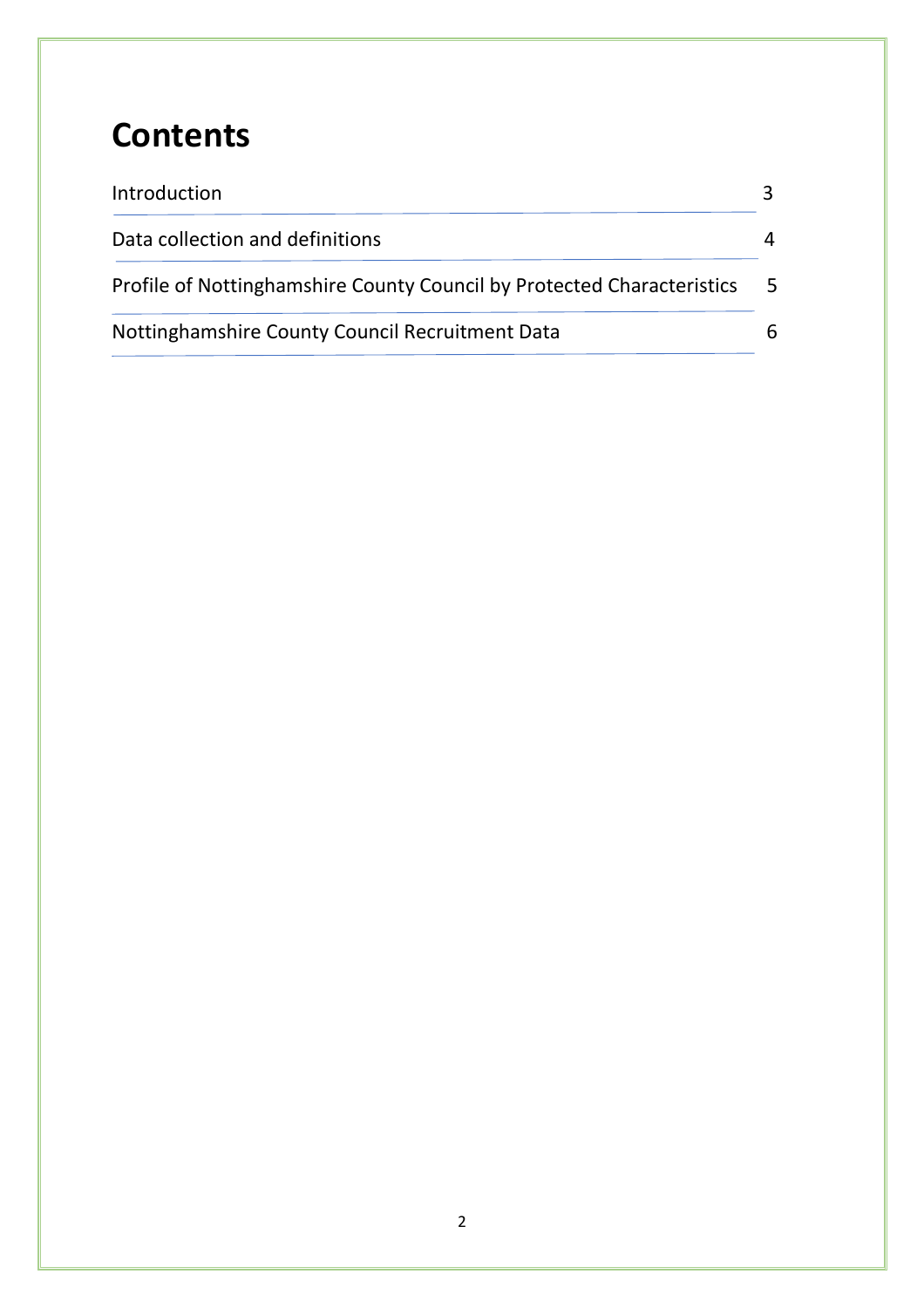#### **Introduction**

The introduction comprises of three sections, details around the Equality Act and what relevance it has, the main purpose of this report and a short summary about NCC disclosure rates across various protected characteristic strands.

#### **The Equality Act 2010**

This report is underpinned by our duty under the Equality Act. All public sector employers, including local authorities, have a statutory duty under the Equality Act 2010 to publish the equality profile data it holds for its directly employee workforce on a regular annual basis. The latest workforce information for Nottinghamshire County Council (NCC) is based on data at June 2021.

This data underpins the Council's commitment to ensuring that its employment practices and services are free from discrimination and prejudice and fulfil the core statutory duty placed on all public sector employers, including local authorities, to:

- monitor the profile of their workforce by the protected characteristics
- publish the relevant data on a regular basis (annually)
- identify any negative trends or issues and take any necessary action to address these.

#### **Purpose**

The purpose of this report is to provide an annual summary of the profile of the workforce for Nottinghamshire County Council by its protected characteristics as defined under the Equality Act 2010. This year's report is an abridged version due to the unique situation around the Covid 19 pandemic and only includes information required to meet the Council's statutory obligations.

#### **Disclosure**

Currently, NCC employees are able to update their own personal data using the Employee Self Service (ESS) facility on the Business Management System (BMS). Disclosure rates for gender and age can be extrapolated from payroll data and are therefore 100%.

The total number of employees within Nottinghamshire County Council is currently 7366.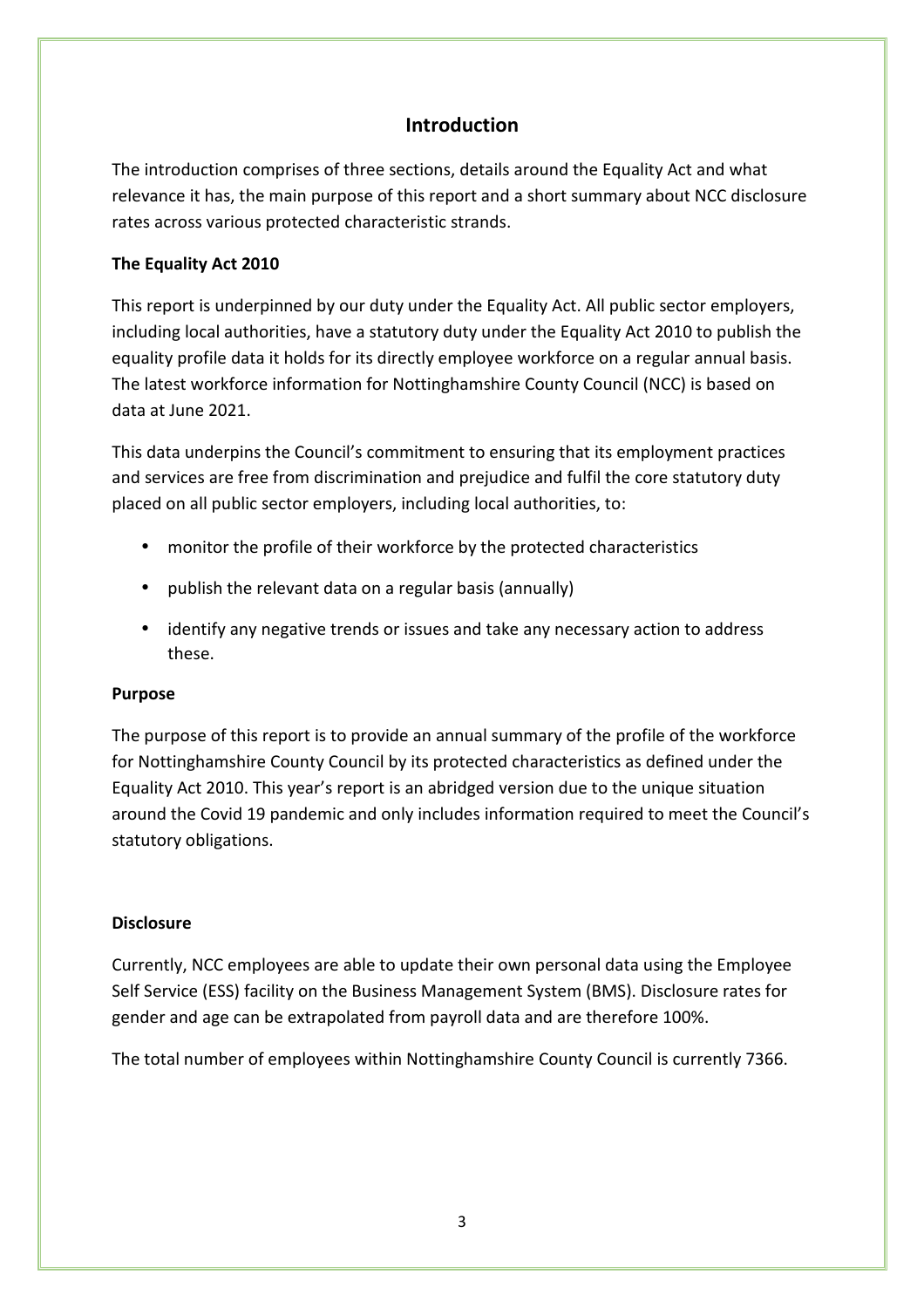### **Data collection and definitions: as at June 2021**

| <b>Topic or Acronym</b>          | <b>Definitions</b>                                       | <b>Notes</b>             |  |  |  |
|----------------------------------|----------------------------------------------------------|--------------------------|--|--|--|
| Who's included                   | Permanent NCC employees                                  | Direct employees of NCC  |  |  |  |
|                                  | <b>Temporary NCC Employees</b>                           | only                     |  |  |  |
| Who's not included               | <b>Relief workers</b>                                    |                          |  |  |  |
|                                  | Casual workers                                           |                          |  |  |  |
|                                  | <b>Agency Workers</b>                                    |                          |  |  |  |
| <b>Protected characteristics</b> | Gender                                                   | Data self-validated by   |  |  |  |
| analysed                         | Ethnic group                                             | employees on an on-going |  |  |  |
|                                  | Age                                                      | basis                    |  |  |  |
|                                  | <b>Disabled status</b>                                   |                          |  |  |  |
|                                  | Sexual orientation                                       |                          |  |  |  |
|                                  | Religion/belief                                          |                          |  |  |  |
| Heads/headcount                  | Number of individual                                     |                          |  |  |  |
|                                  | employees                                                |                          |  |  |  |
| BaME (we aim to avoid the        | All ethnicity categories other than                      |                          |  |  |  |
| use of this acronym and will     | British/English/Scottish/Welsh/N.Irish                   |                          |  |  |  |
| be used only where               |                                                          |                          |  |  |  |
| absolutely necessary for         |                                                          |                          |  |  |  |
| data reasons)                    |                                                          |                          |  |  |  |
| <b>Disabled</b>                  | Individuals who consider themselves to be disabled under |                          |  |  |  |
|                                  | the Equality Act 2010                                    |                          |  |  |  |
| <b>LGB</b>                       | Lesbian, Gay, or Bisexual                                |                          |  |  |  |
| <b>NCC</b>                       | Nottinghamshire County Council                           |                          |  |  |  |
| <b>ASCH</b>                      | <b>Adult Social Care and Health</b>                      |                          |  |  |  |
| C&F                              | <b>Children &amp; Families</b>                           |                          |  |  |  |
| <b>Period/Year</b>               | Source of workforce profile data                         |                          |  |  |  |
| April 2012 onwards               | <b>Business Management System</b>                        |                          |  |  |  |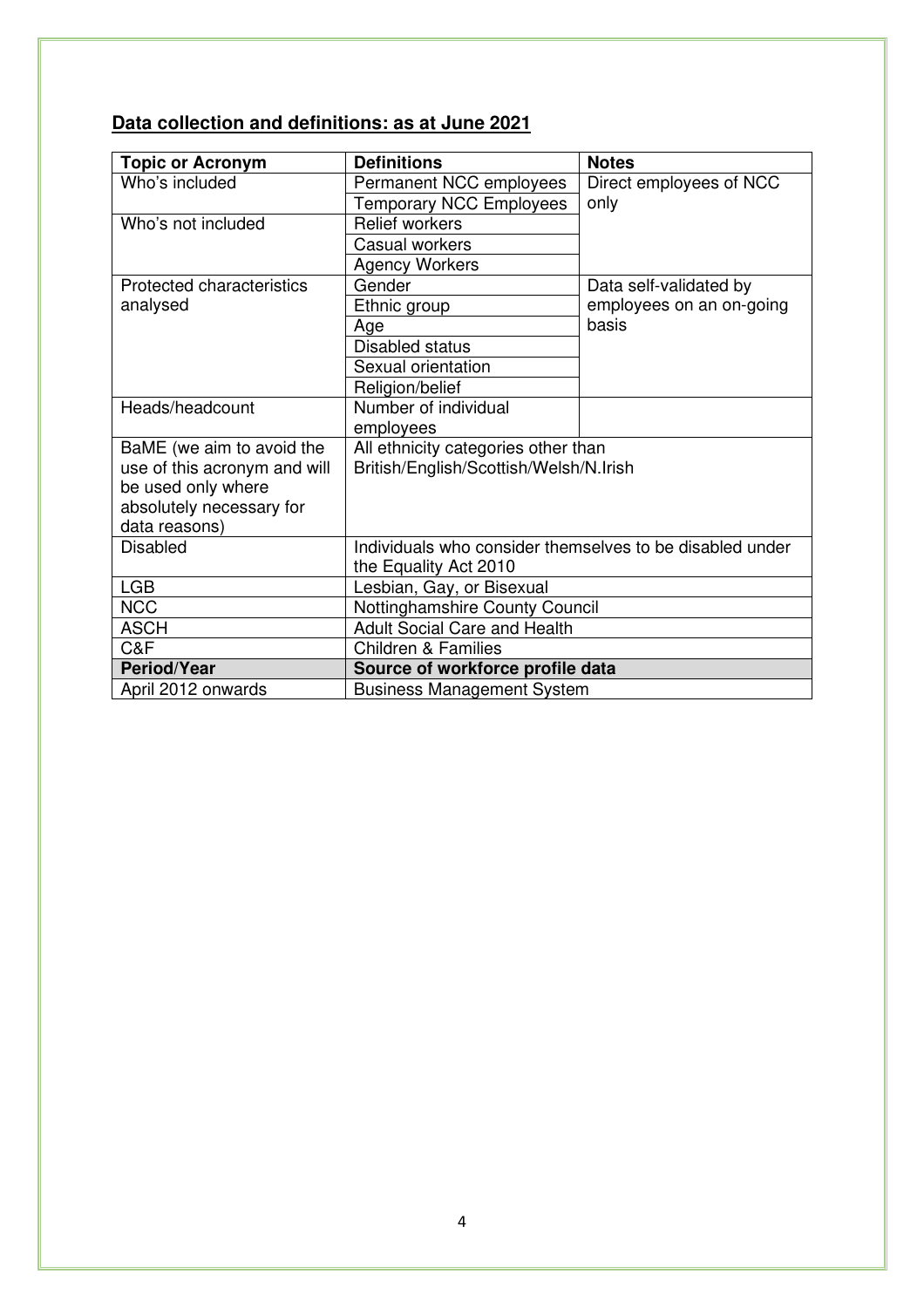